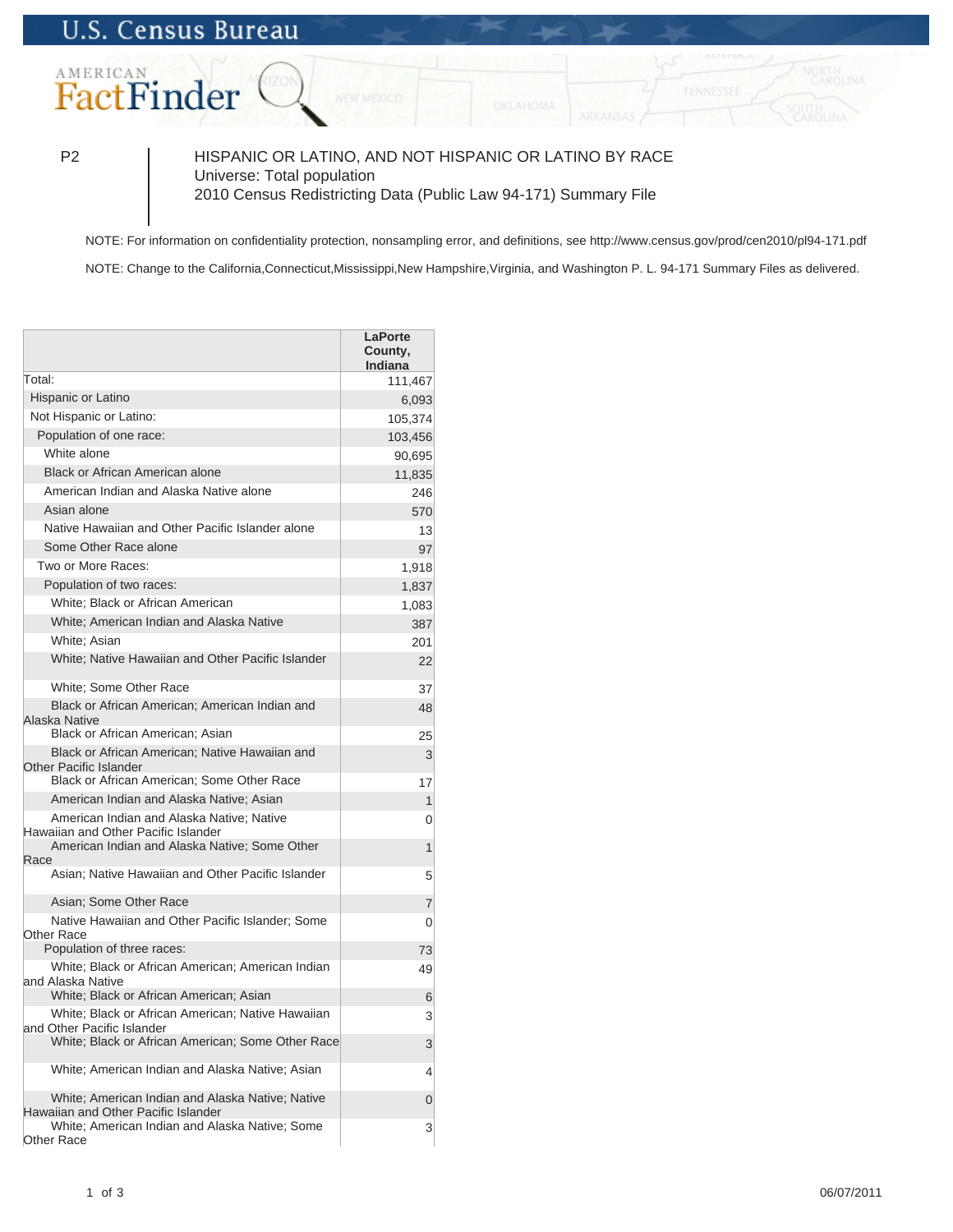|                                                                                                                                                        | LaPorte<br>County,<br>Indiana |                |
|--------------------------------------------------------------------------------------------------------------------------------------------------------|-------------------------------|----------------|
| White; Asian; Native Hawaiian and Other Pacific<br>Islander                                                                                            |                               | $\mathbf 0$    |
| White; Asian; Some Other Race                                                                                                                          |                               | 0              |
| White; Native Hawaiian and Other Pacific Islander;<br>Some Other Race                                                                                  |                               | $\overline{2}$ |
| Black or African American; American Indian and                                                                                                         |                               | 2              |
| Alaska Native: Asian<br>Black or African American; American Indian and                                                                                 |                               | 1              |
| Alaska Native; Native Hawaiian and Other Pacific<br>Islander                                                                                           |                               |                |
| Black or African American; American Indian and<br>Alaska Native: Some Other Race                                                                       |                               | 0              |
| Black or African American; Asian; Native Hawaiian<br>and Other Pacific Islander                                                                        |                               | 0              |
| Black or African American; Asian; Some Other Race                                                                                                      |                               | 0              |
| Black or African American; Native Hawaiian and<br>Other Pacific Islander; Some Other Race                                                              |                               | 0              |
| American Indian and Alaska Native; Asian; Native                                                                                                       |                               | 0              |
| Hawaiian and Other Pacific Islander<br>American Indian and Alaska Native; Asian; Some                                                                  |                               | 0              |
| Other Race<br>American Indian and Alaska Native; Native                                                                                                |                               |                |
| Hawaiian and Other Pacific Islander; Some Other Race                                                                                                   |                               | 0              |
| Asian; Native Hawaiian and Other Pacific Islander;<br>Some Other Race                                                                                  |                               | 0              |
| Population of four races:                                                                                                                              |                               | 3              |
| White; Black or African American; American Indian<br>and Alaska Native; Asian                                                                          |                               | $\mathbf{1}$   |
| White; Black or African American; American Indian<br>and Alaska Native; Native Hawaiian and Other Pacific                                              |                               | 0              |
| Islander<br>White; Black or African American; American Indian                                                                                          |                               | 1              |
| and Alaska Native; Some Other Race<br>White; Black or African American; Asian; Native                                                                  |                               | 0              |
| Hawaiian and Other Pacific Islander                                                                                                                    |                               |                |
| White; Black or African American; Asian; Some<br>Other Race                                                                                            |                               | 0              |
| White; Black or African American; Native Hawaiian<br>and Other Pacific Islander; Some Other Race                                                       |                               | 0              |
| White; American Indian and Alaska Native; Asian;                                                                                                       |                               | 1              |
| Native Hawaiian and Other Pacific Islander<br>White; American Indian and Alaska Native; Asian;<br>Some Other Race                                      |                               | 0              |
| White; American Indian and Alaska Native; Native<br>Hawaiian and Other Pacific Islander; Some Other Race                                               |                               | 0              |
| White; Asian; Native Hawaiian and Other Pacific<br><b>Islander, Some Other Race</b>                                                                    |                               | 0              |
| Black or African American; American Indian and<br>Alaska Native; Asian; Native Hawaiian and Other Pacific                                              |                               | 0              |
| <b>Islander</b><br>Black or African American; American Indian and<br>Alaska Native; Asian; Some Other Race                                             |                               | 0              |
| Black or African American; American Indian and<br>Alaska Native; Native Hawaiian and Other Pacific                                                     |                               | $\overline{0}$ |
| <b>Islander: Some Other Race</b><br>Black or African American; Asian; Native Hawaiian                                                                  |                               |                |
| and Other Pacific Islander; Some Other Race                                                                                                            |                               | 0              |
| American Indian and Alaska Native; Asian; Native<br>Hawaiian and Other Pacific Islander; Some Other Race                                               |                               | $\overline{0}$ |
| Population of five races:                                                                                                                              |                               | 5              |
| White; Black or African American; American Indian<br>and Alaska Native; Asian; Native Hawaiian and Other<br>Pacific Islander                           |                               | 5 <sup>5</sup> |
| White; Black or African American; American Indian                                                                                                      |                               | 0              |
| and Alaska Native; Asian; Some Other Race<br>White; Black or African American; American Indian<br>and Alaska Native; Native Hawaiian and Other Pacific |                               | $\Omega$       |
| <b>Islander: Some Other Race</b><br>White; Black or African American; Asian; Native<br>Hawaiian and Other Pacific Islander; Some Other Race            |                               | 0              |